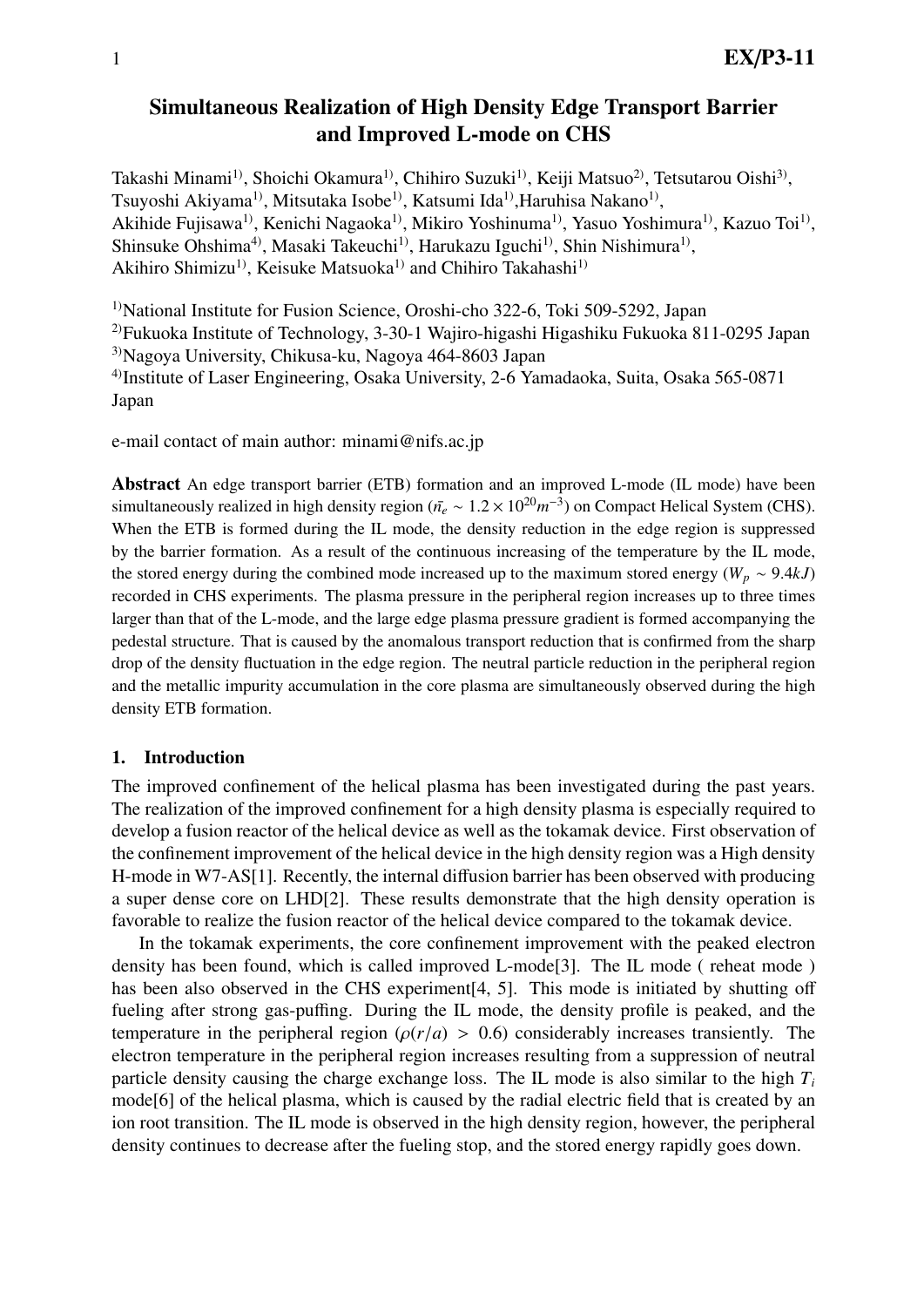On the other hand, the ETB of CHS has various characteristics similar to the tokamak experiments[7, 8]. A clear spontaneous drop of  $H_\alpha$  emission followed by the increase of lineaveraged electron density has been observed at the L-H transition, which accompany a density gradient increase in the edge region ( $\rho \sim 0.9$ ). The NBI power that is required for the barrier formation in the limiter-plasmas is similar to the tokamak divertor H-mode scaling [7, 9]. However, there are several different points from the tokamak experiments. In the CHS experiments, the ETB is always ELM free, therefore degradation by ELMs has not been observed[7]. In the tokamak experiments, the clear pedestal structure has been observed, while the structure of the barrier is unclear in CHS experiments. In the previous CHS experiments, the H-factor increases during ∼ 20 ms after the transition, however, it gradually decreases subsequently with a density increase, because the confinement improvement is degraded. If the performance degradation of the ETB does not occur with the density increase, the enhanced confinement is achieved in the high density region.

Accordingly, the simultaneous realization of both modes are favorable for the enhanced confinement in the high density region. However, it requires an extending the ETB performance to the higher density region. In addition, there is the issue of whether the ETB and the IL mode are compatible modes or not. Recently, the edge transport barrier during the IL mode has been observed and extends the operational regime of ETB to the high density region on CHS. The results have been preliminarily reported in [10]. The detailed characteristics of the high density edge transport barrier (HDETB) formation during the IL mode is described in [11].

Increased understandings for the combined mode are described in this paper. First, experimental conditions and a global behavior of the HDETB plasma are described. In addition, a relation of the IL mode to the peaking factor is discussed. Secondly, confinement characteristics of the HDETB are discussed. Thirdly, a spatial structure of the improved region of the HDETB is discussed. Fourthly, we show an evidence of an impurity accumulation during the HDETB. Fifthly, we show results of density fluctuation measurements to discuss an anomalous transport of the HDETB. Finally, we summarize this paper.

#### 2. Global behavior of high density edge transport barrier during improved L mode

Experiments are performed on CHS, which is a medium-sized heliotron type device with a periodicity of  $(l,m) = (2,8)$ . The major and averaged minor radii are 1.0 and 0.2 m, respectively. The all experiments described in this paper performed under a condition of the limiter configuration, in which the last closed flux surface is limited by an inner wall. The working gas is hydrogen. The magnetic field strength is 1.86*T*, of which is a highest value of the CHS experiment and is favorable to realize the IL mode. However, the ETB has not been observed in the CHS experiments under  $B_T = 1.86T$  and the standard configuration of  $R_{ax} = 92.1cm$ . Accordingly, the experiment is carried out under the outer shifted magnetic configuration ( $R_{ax} = 94.9cm$ ), because the outer shift reduce the required power threshold for the ETB formation[7].

The global behavior of the simultaneous realization of both the IL mode and the HDETB is shown in Fig.1. A Blue zone indicates a period of a first standard ETB formation, a green zone indicates a period of IL mode without HDETB, and a red zone indicates a period of HDETB formation during IL mode. The line averaged density is measured with an HCN interferometer, and the radiation is measured with a pyroelectric detector. The time evolution of the peaking factors  $T_e(0)$ ,  $T_e(0)/\langle T_e \rangle$ , and  $n_e(0)/\langle n_e \rangle$  are derived from profile measurements with a multipoint YAG Thomson scattering system, where  $\langle T_e \rangle$ ,  $\langle n_e \rangle$  are the volume averaged value. The stored energy is measured with the diamagnetic loop. In the high density region  $(n_e > 2 \times 10^{19} m^{-3})$ , the value has a good agreement with a kinetic value that is derived from the YAG Thomson scattering measurement.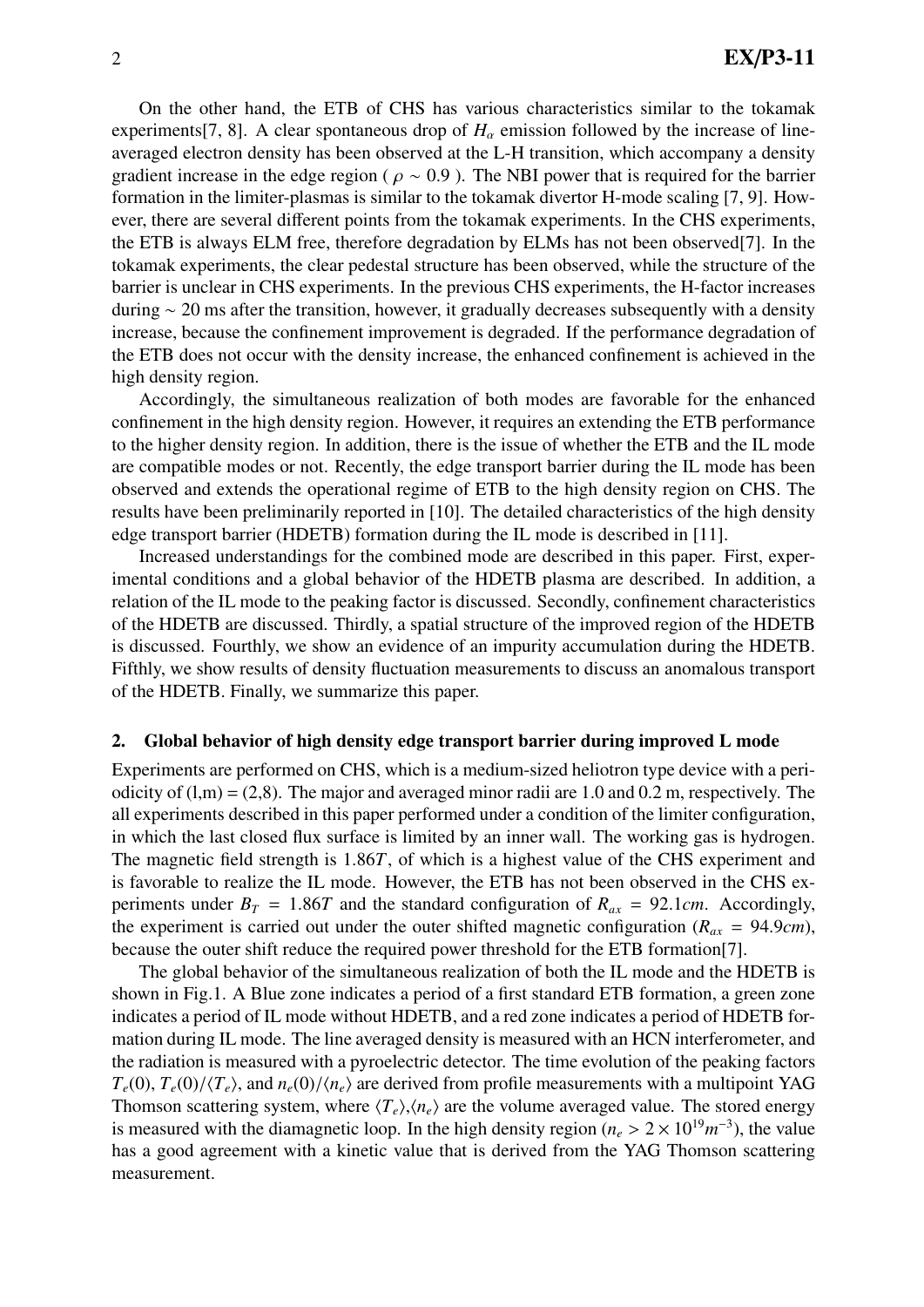The target plasma is produce by a 54.5GHz gyrotron, and then the plasma is sustained by the coinjected two NBIs of which the total power is 1.6 MW. In CHS experiments, the co-injection is favorable for the ETB formation which is similar to the tokamak experiments[7]. First, the standard ETB is formed from 45 ms by the strong gas-puff. The plasma density in peripheral region increases by the particle confinement improvement by the barrier formation[7]. Then the core density increases with the density profile peaking as show in Fig.1(h) due to maintaining particle supply by the gas-puff. At 95 ms, the ETB formation is broken, which is denoted by the  $H_\alpha$  signal sharply increase as shown in Fig.1(e). That is because the electron density exceeds the upper limit which is determined by the density dependence of the power threshold  $(P_{threshold} \propto n_e^{0.4})$ . As shown in Fig.1(b), the increase of the stored energy is saturated during the standard ETB, and then the stored energy gradually decreases with the density increase. After the Lmode transition, the stored energy further decreases due to the temperature decrease in the peripheral region, which result form the increase of the radiation as show in Fig.1(f). Because the behavior of the radiation is almost same as that of the  $H_\alpha$  signal, this radiation increase is cased by the neutral particle increase in the peripheral region resulting from the disappearance of the barrier.



FIG. 1: *Global behavior of HDETB plasma: (a) injection timings of NBI and ECH, (b) stored energy Wp, (c) line averaged density, (d)*  $T_e(0)$ *, (e)*  $H_\alpha$ *, (f)* total radiation (g)  $T_e(0)$ *, and* (h)  $n_e(0)/\langle n_e \rangle$ .

40 80 120 160 Time (ms)

1.2 $\vdash$ 0.8  $0.4$ 0.0

(h)

Peaking Factor of ne

(i)<br>
definition (a.u.)<br>
definition (a.u.)<br>
definition (a.u.)<br>
definition (a.u.)<br>
definition (b.u.)<br>
definition (b.u.)<br>
definition (b.u.)

Wp (kJ)

 $\frac{1}{2}$ n $\frac{1}{9}$ ີ້<br>E

Ha(a.u.)

e (0)(keV)

temperature increases with the radiation reduction. On the contrary, the plasma density, as shown in Fig.1(c), rapidly decreases. The onset of the IL mode is denoted by the increased plasma stored energy from 115 ms due to the temperature increase in the peripheral region, which is denoted by the temperature profile is broadened, as is shown in Fig.1(g). The density profile continues to be peaked during the IL mode, and the plasma radiation continues to reduce resulting from the reduction of the peripheral neutral density. Though the similar phenomena of the confinement improvement with the density peaking has been observed in the tokamak experiments, the radiation reduction in the peripheral region does not correspond to the IL mode ( RI mode ) of the tokamak experiments[12]. When the density decreased below the upper limit of the ETB formation ( $\bar{n}_e \sim 1.2 \times 10^{20} \text{m}^{-3}$ ), the ETB is reformed and the plasma confinement is improved form L to H-mode during the IL mode, which is denoted by the  $H_\alpha$  reduction at 123 ms. And then, the density reduction is suppressed, as show in Fig.1(c), and the density peaking is stopped and then the profile shape is maintained, because the particle confinement in the edge region is improved by the barrier formation. Consequently, the plasma confinement is improved by the synergistic effect of the simultaneous realization of both the IL mode and the HDETB. This HDETB is realized in a high density region where the enhanced confinement by the standard ETB have not been observed. As a result of the continuous increase of the temperature by the IL mode, the stored energy increased up to ∼ 9.4*kJ*, which is larger than that

After the gas-puff stop at 100 ms, the electron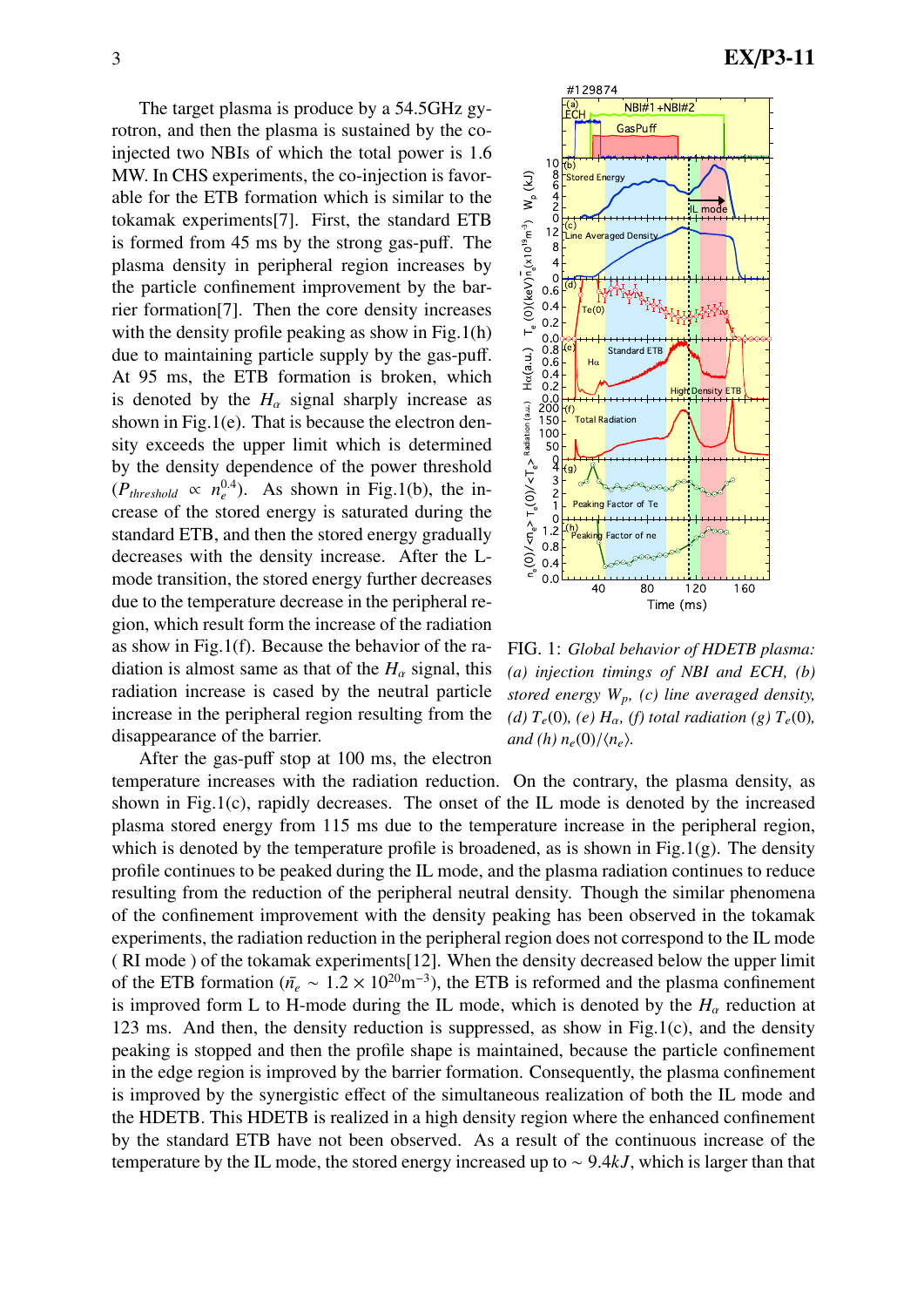of the first standard ETB period (∼ 7 kJ). After achieving the peak value of the stored energy, the energy is slightly reduced (134 ms), because the temperature is reduced in the peripheral region during the HDETB formation due to the confinement degradation by the radiation increase, as is shown in Fig.1(f).

### 3. Confinement of high density edge transport barrier plasma

An H-factor is estimated using the ISS04 CHS/Heliotron/ATF scaling (τ*IS S* <sup>04</sup>)[13]. This scaling low has a good agreement with the CHS L-mode confinement compared to the ISS95 scaling. The confinement time is estimated by a formula of  $\tau_E = W_p/(P_{dep} - dW_p/dt)$  where  $\tau_E$  is the confinement time,  $W_p$  is the stored energy and the  $P_{dep}$  is the deposited NBI Power. The deposited NBI power is estimated by the empirical low of the CHS experiment. In the CHS experiments, the H-factor ( $H = \tau_E/\tau_{ISS04}$ ) of the NBI plasma without the ETB does not exceed one. The time evolution of the H-factor is shown in Fig.2(a). An evolution of the H-factor with the line averaged density is also shown in Fig.2(b).



FIG. 2: *(a) Time evolution of H-factor based on ISS04 CHS*/*Heliotron*/*ATF scaling. (b) Hfactor as a function of line averaged density.*

After the first transition to the H-mode, the Hfactor increases from 0.75 to 1.05. However, the increase of the H-factor is immediately suppressed and then decreases  $~10$  ms after the transition. This observation is a typical characteristic of the standard ETB in CHS[7]. It is noted that the confinement of the L-mode after the standard ETB is clearly degraded compared to the H-mode due to the increase of the radiation, as shown in Fig.1(f). In contrast, the H-factor increases from 0.5 to 0.85 by the IL mode with the density decrease. When the HDETB is formed during the IL mode, the Hfactor increases up to  $\sim$  1.3 with maintaining the almost steady-state plasma density. When typical case of the IL mode without the ETB, the H-factor is rapidly reduced by the density reduction. Thus, improved confinement is realized in the high density region ( $\bar{n}_e \sim 1.2 \times 10^{20} \text{m}^{-3}$ ) by the simultaneous realization of both the HDETB and the IL mode. The H-factor value of ∼ 1.3 might be under-

estimated, because the CHS L-mode confinement is degraded by the outward shift[14]. The experiments are performed for the configuration of  $R_{ax} = 94.9$  cm, while the ISS04 scaling is derived from the data in the standard configuration of the *Rax* = 92.1*cm*.

## 4. Profiles and pedestal formation of high density edge transport barrier plasma

Detailed plasma profiles on the HDETB transition during the IL mode were measured with the multipoint YAG laser Thomson scattering system. Figure 3 shows density, temperature, and pressure profiles for the same shot as is described in section 2, respectively. The 4 profiles for different timing that represent the characteristics are plotted: the profiles before the fueling stops (100 ms), before the IL mode (110 ms), during the IL mode without the HDETB (120 ms), and during the IL mode with the HDETB (130 ms) are plotted in figure 3. To clear the variation of the profiles,  $\Delta T_e(10ms)/T_e(e)$  and  $\Delta n_e(10ms)/n_e(f)$  are also plotted.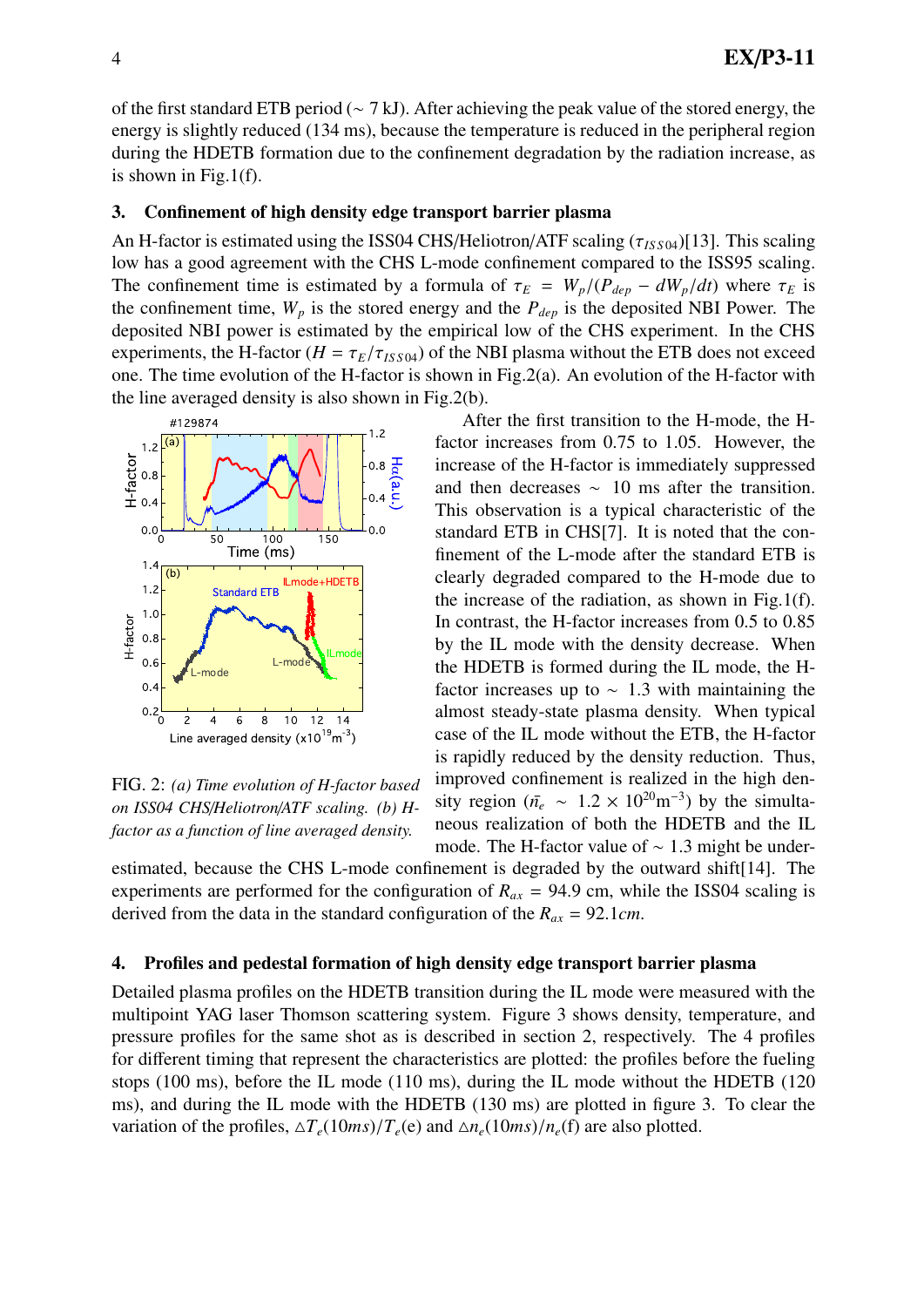

FIG. 3: *Profiles of HDETB: (a) timing of measurement with H*<sup>α</sup> *and line averaged density, (b) pressure, (b) electron density (c), electron temperature. (d) and (e) are* ∆*ne*/*n<sup>e</sup> and* ∆*Te*/*T<sup>e</sup> of 10 ms intervals, respectively.*

After the timing of the gas-puff stop, the density profile is rapidly peaked during the first 10 ms, while the electron temperature decreases in the peripheral region, because the plasma radiation does not decrease in this period as shown in Fig.1(f). However, the electron temperature increases by the IL mode from 110 ms with the radiation reduction, although the electron density continues to decrease in the peripheral region. Because the central density continues to increase, the density profile becomes peaked during the IL mode. In contrast, because the peripheral temperature increases during the IL mode, an inflection point appears in the temperature profile at  $\rho \sim 0.5$ , and the pedestal structure is formed, as is shown in figure 3(d). The estimated penetration length of the neutral particles to the plasma from the plasma surface is approximately in terms of  $\Delta \rho \sim$ 0.4, thus the region of the temperature increase almost coincides with the region of reduced neutral particles.

From the onset (123 ms) of the HDETB formation, the reduction of the density is suppressed and the density profile shape is maintained during the HDETB formation. This result shows that the diffusion of the peripheral plasma was blocked by the transport barrier formation in the edge region. In addition, the electron temperature further increase by the IL mode in the peripheral region. The previous results of the ETB experiments on the CHS show that the edge density gradient increases with the confinement improvement just after the L-H transition. However, the plasma confinement is degraded ∼ 20 ms after the transition, because the peripheral electron temperature decreases with the peripheral density continuous increase<sup>[7]</sup>, though the  $H_\alpha$  signal is maintained at a small level. In contrast, the plasma pressure in the peripheral region at 140 ms increases up to three times larger than that of the first standard ETB. Consequently, the pressure gradient increase, and the pedestal structure is also formed in the pressure profile, as shown in figure 3 (b), thus the increase of the stored energy is mainly caused by the increase of the plasma pressure in the peripheral region. The deposited NBI power to the HDETB plasma during the IL mode is almost same as that in the final timing of the first standard ETB (∼ 90 ms), because the densities in both timings are almost same. Therefore, the global plasma confinement is improved by the HDETB formation during the IL mode.

These features are similar to the results of the ASDEX tokamak experiments[15]. However, the temperature and density profiles become broader and a pedestal develop during the IL mode in the ASDEX experiment, because an edge transport barrier is developing during the IL mode. In contrast, the density profile is peaked during the IL mode before the H transition in CHS experiment, because the density clearly exceeds the threshold power for the barrier formation.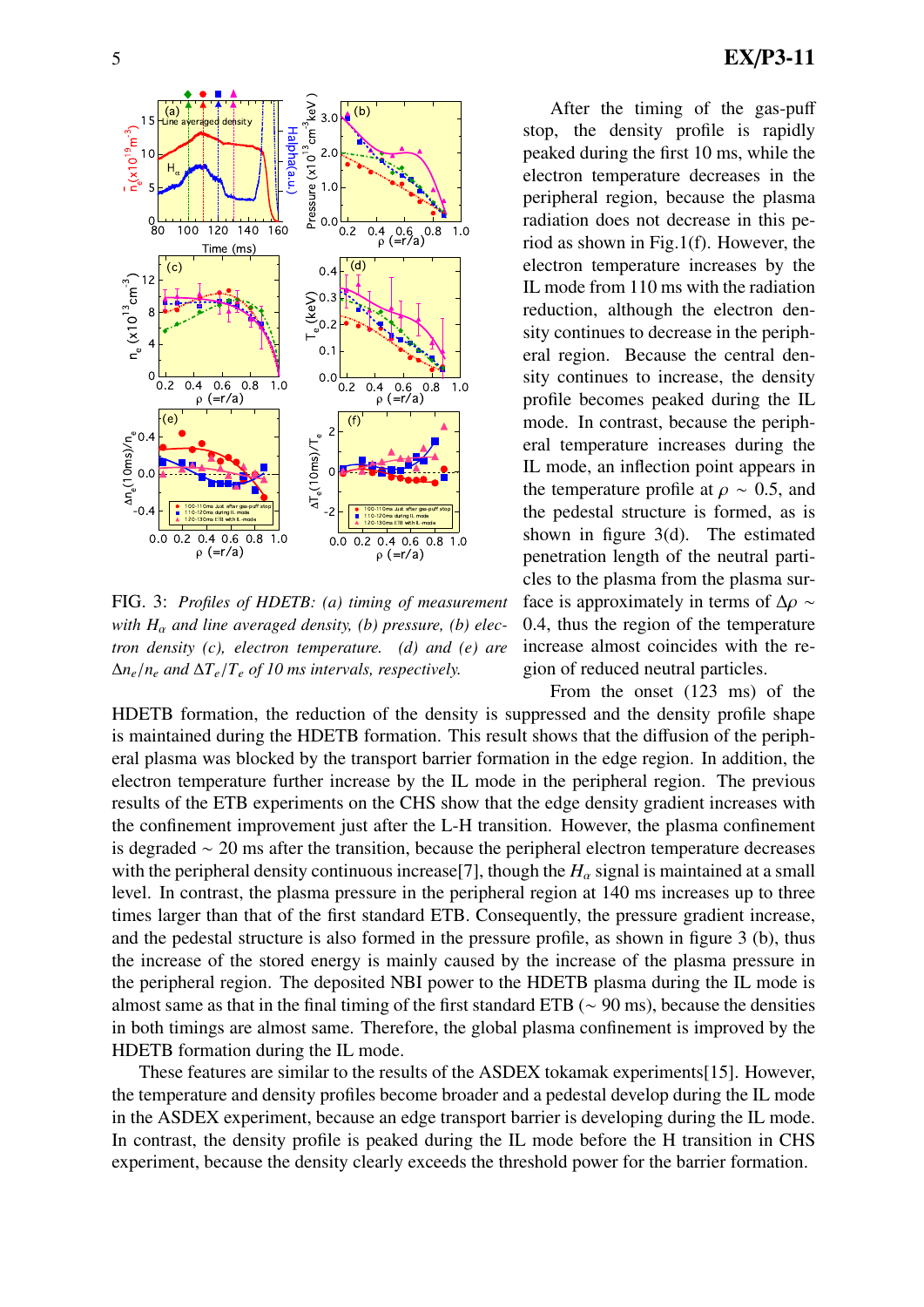#### 5. Impurity accumulation by high density edge transport barrier

An impurity accumulation in the plasma central core is observed during the HDETB. The experiment is performed for a discharge that have almost same parameters as described in the section 2  $(B_T = 1.86T, R_{ax} = 94.9cm)$ . The plasma is heated by the two co-NBIs from 30 ms to 105 ms. The timing of the gas-puff stop is 105 ms. The result of the total radiation and  $H_\alpha$  are shown in Fig.4(b). Fig.4(c) shows the edge and the central channel of a line averaged signal of an AXUV (absolute extreme ultraviolet) photodiode measurement[16]. The minimum normalized minor radii for the edge and center chords are 0.85 and 0.06, respectively. The temporal behavior of the total radiation and the AXUV signals are clearly different during the IL mode with the HDETB. On the contrary, the temporal behavior during the first standard ETB has same tendency, because the sensitivity of the AXUV detectors is reduced in wavelength longer than 6 nm[16]. Accordingly, the AXUV signals mainly reflect the behavior of the metallic impurities (e.g., Fe, Ti ). In contrast, the total radiation measured with the pyroelectric



FIG. 4: *Time evolution of the radiation for HDETB: (a) W<sup>p</sup> and line averaged density, (b) total radiation and H*α*, (c) AXUV signal of center and edge chord.*

detector mainly reflect the behavior of the oxygen in the peripheral region judging from the ionized energies of the impurities. Consequently, the metallic impurity is accumulated in the core region during the HDETB.

The impurity behavior of the IL mode with the HDETB (125 - 145 ms) are clearly different from that of the IL mode without the HDETB period (115 ms-125 ms). The  $H_\alpha$  signal of the IL mode without the HDETB shows the large reduction of the neutral particles in the peripheral region, as show in Fig.4(b). The total radiation also shows the reduction of the impurity oxygen. On the contrary, the metallic impurity accumulation in the plasma core is slight as is shown in 4 (c). In contrast, the considerable impurity accumulation to the plasma central core is observed after the HDETB transition. However, the amount of the neutral particles of the hydrogen and the oxygen in the peripheral region is maintained at low level, though the reduction is suppressed by the barrier formation as is shown in 4 (b). Accordingly, the rapid degradation of the plasma confinement during the HDETB might be caused by the impurity accumulation. It is noted that the same tendency of the impurity accumulation is observed during the first standard ETB. The line averaged AXUV signal of the core shows the accumulation of the impurity in the plasma central core, because the AXUV signal of the edge is saturated. However, the behavior of the neutral particles has an opposite tendency to that of the HDETB. The total radiation and the  $H_{\alpha}$ signal show the increase of the neutral particles of the hydrogen and the oxygen in the peripheral region.

#### 6. Behaviors of density fluctuations during high density edge transport barrier forma-

#### tion

Figure 5 shows the results of the density fluctuation measurement with a YAG laser phase contrast interferometer (YAG PCI)[17] and a beam emission spectroscopy (BES)[18]. In the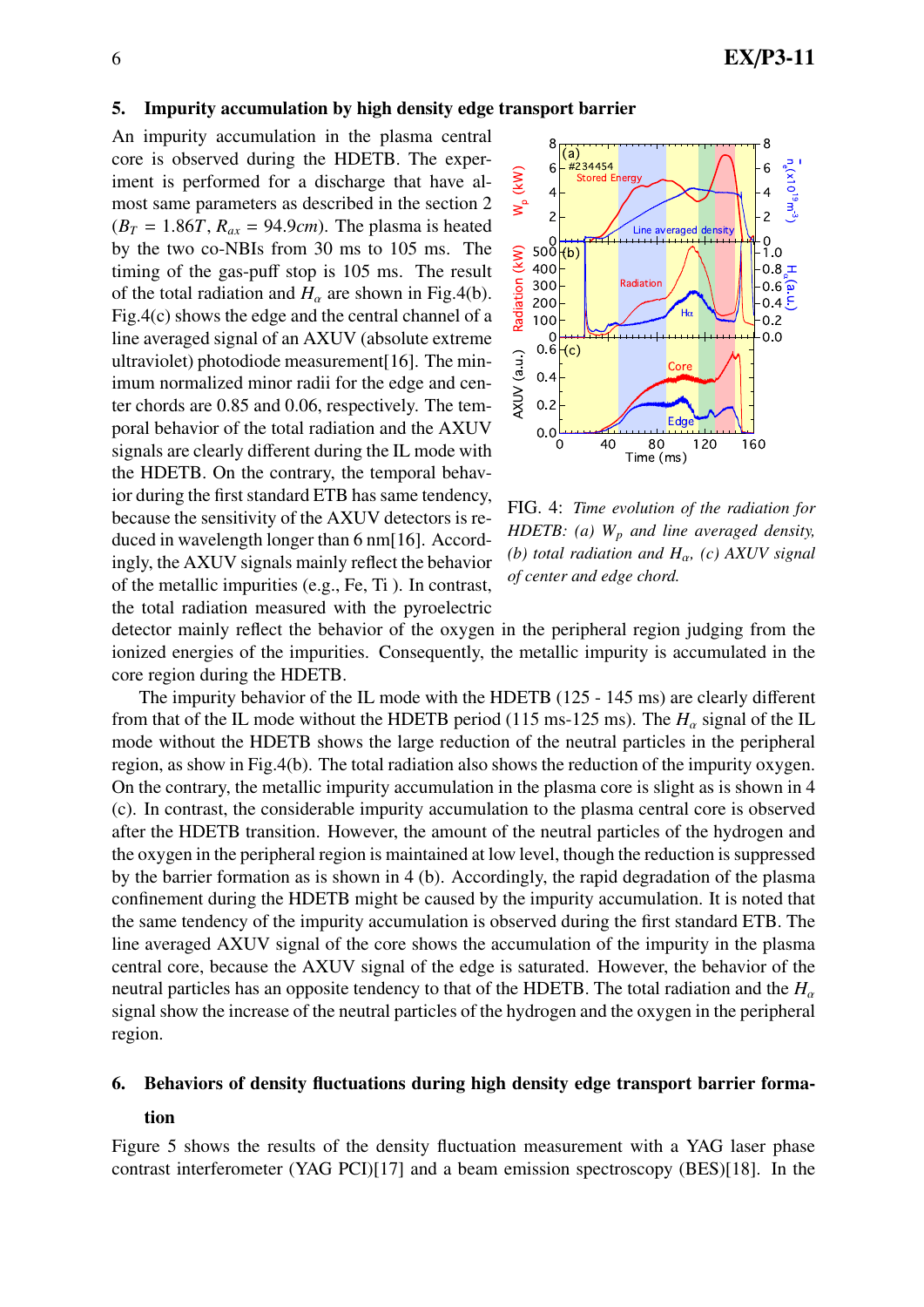YAG PCI measurement, the fluctuations are integrated along the YAG laser path passing through the mid-plane of the plasma cross-section. The measurable wavelength and the frequency of the fluctuation are  $20kHz < f < 312.5kHz$ ,  $4mm < \lambda < 30mm$ , respectively[17]. The wave-number direction of the fluctuation component is poloidal  $(k<sub>\theta</sub>)$ , because the YAG PCI can measure the perpendicular component to the laser path. The BES can measure the local fluctuation with a resolution of  $\Delta \rho \sim \pm 0.15$ , and a temporal resolution is 1µ*s*[18].



FIG. 5: *Result of density fluctuation measurement. (a) Density and gas-pu*ffi*ng (b) Stored energy and*  $H_\alpha$ *. (c)*  $\tilde{n}_e/n_e$  *of fluctuation with a YAG PCI,*  $(d)|n_e|^2$  *profile, and*  $(e)\tilde{n_e}/n_e$ *profile with BES.*

In the first standard ETB phase, the fluctuation is reduced a few micro seconds before the L-H transition. After then, the fluctuation gradually increases with the density increase, and the increase of the stored energy is saturated because of the confinement degradation, as shown in Fig.5. Accordingly, the confinement degradation during the first ETB is caused by the turbulence that induce the anomalous transport. In contrast, when the plasma enter the IL mode that is denoted by the stored energy re-ascending, the reduction of the fluctuation is enhanced accompanying the H-factor increase. When the ETB is formed during the IL mode, the density reduction is reduced ( figure  $5(a)$  ) and the fluctuations sharply drop to the level of the onset of the first standard ETB period, though the plasma density during the IL mode is considerably larger than that of the first ETB phase. The wavelength of the reduced fluctuation is from 10 mm to 30 mm and that frequency is from 20 kH to 80 kHz. The reduction of the fluctuations is maintained during the HDETB period. Therefore, the anomalous transport is considerably suppressed in the high density region by the simultaneous realization of both the IL mode and the HDETB.

Though the fluctuation measured with the YAG PCI is the line averaged one along the central chord, the same results are confirmed by a HCN scattering

measurement, which can detect the local scattering signal from the edge region ( $\rho \sim 0.9$ ). The BES can measure the fluctuation of low frequency (< 20*kHz*) [18] in the peripheral region. The fluctuations of the low frequency region are also reduced during the HDETB with the IL mode around  $\rho \sim 0.9$  compared to the IL mode as shown in 5(c),(d).

The improved plasma confinement by the ETB during the IL mode is related to the reduction of anomalous transport. As is previously mentioned, the neutral particle density of the HDETB in the peripheral region is lower than that of the standard ETB. In addition, the confinement in the standard ETB period is gradually degraded resulting from the radiation increase. These results suggest that the expansion of the ETB operation regime to the high density is related to the neutral particles in the peripheral region.

### 7. Summary

The simultaneous realization of both the HDETB and the IL mode is demonstrated on CHS. The peripheral temperature increases while maintaining the plasma density in the edge region